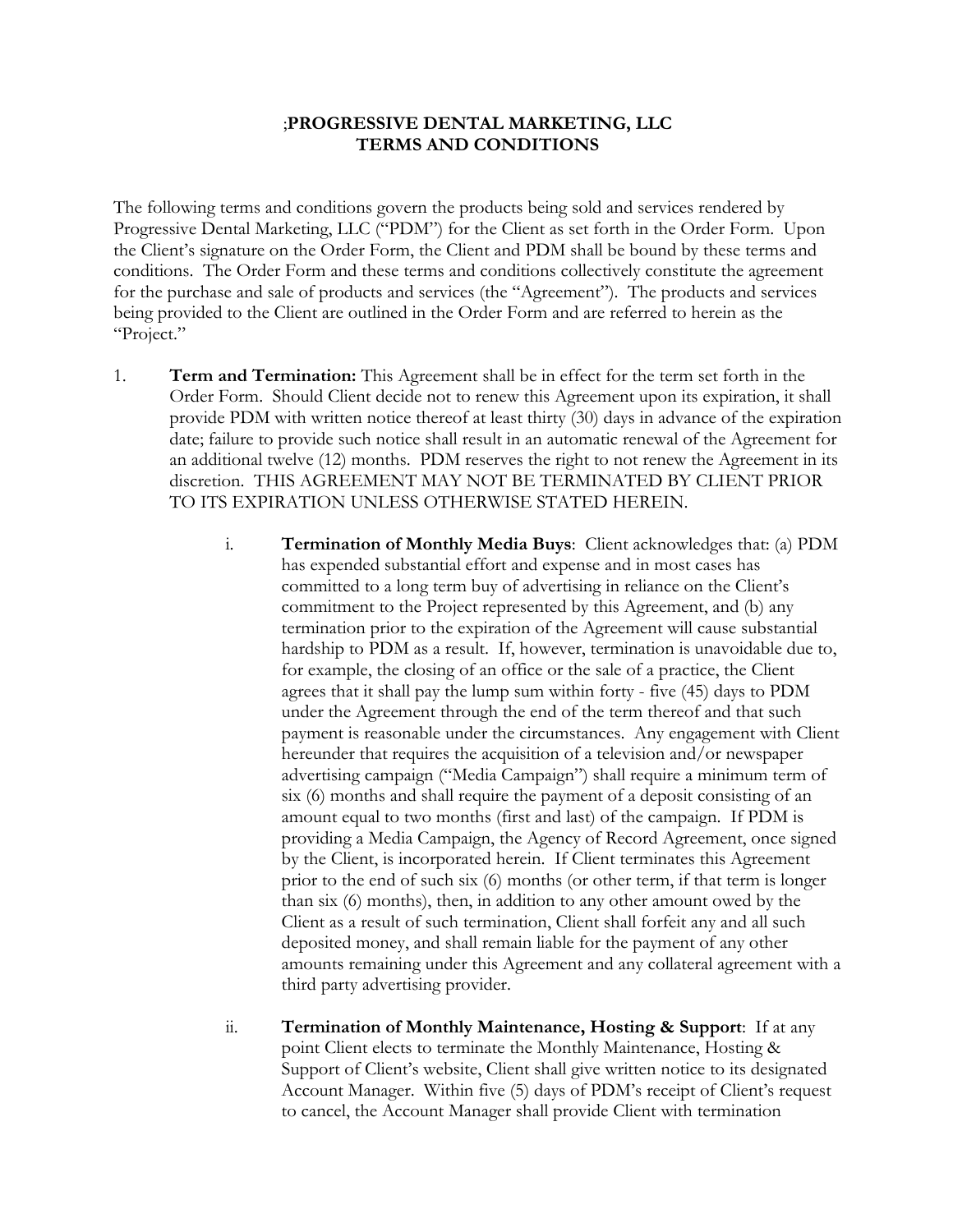paperwork that must be completed and returned to PDM. Once the paperwork is returned to the designated Account Manager, PDM will complete the domain and site transfer. Such transfer typically takes twenty (20) days, but may take longer depending on Client's cooperation. Client will continue to be billed the Monthly Maintenance, Hosting & Support Fee until the transfer of the domain and site files is complete.

- iii. **Termination of Pay Per Click ("PPC") and Search Engine Optimization ("SEO") Services**: If PDM is providing PPC and SEO Services to Client, PDM shall require a minimum of a ten (10) month term ("Minimum Term") from the first date the PPC and SEO Services commence, as stated in the Order Form. After the Minimum Term, Client may cancel the services by providing thirty (30) days written notice to Client's designated Account Manager. Client will continue to be billed for PPC and SEO Services until the expiration of the thirty (30) day notice.
- 2. **Control and Exclusivity:** PDM shall work with Client to determine the methods it shall use to produce the Project. PDM reserves the right to retain any third party contractors, vendors, or service providers that it deems necessary to assist in such work. The Client understands that PDM provides marketing and web services for numerous entities, including other oral health care providers and accordingly, neither this Agreement nor any of the services are exclusive to Client. The geographic focus of advertising or marketing efforts are based on factors such as, but not limited to, the Client's budget and its market demographics, and the Client understands and acknowledges that other PDM clients may be competitive with the Client.
- 3. **Charges, Taxes, and Payment Terms:** In consideration of PDM's performance of the Project, Client agrees to pay PDM the initial fees, monthly fees, and any other one-time or recurring charges set forth in the Order Form. All fees, charges and costs are nonrefundable. If Client breaches this Agreement, PDM is entitled to a management fee of fifty (50%) of all remaining unpaid amounts, including marketing budget, SEO services, PPC services, etc., due pursuant to the Order Form, in addition to all other costs incurred by PDM in executing the Agreement. Services beyond the scope of the Order Form which are requested by the Client shall require a new Order Form to be executed by Client prior to PDM's performance of the services. If the Client orders a stop work on any Project for any reason, Client agrees to pay the full contract fees, budgets and costs charged by PDM in full within forty-five (45) days from the date the work was stopped on presentation of an invoice. Any usage, sales, or other taxes levied by any governmental agency or authority based on the provision of the services, shall be paid by the Client, whether or not identified on the Order Form. Monthly payments for the Project shall commence immediately.

Unless subject to the Finance Fees below, all payments are due upon date of invoice, and payments not received within forty-five (45) days of such date shall be subject to a late charge in the amount of one and one-half percent (1.5%) of the unpaid amount for each month (or partial month) such amount remains unpaid (or the highest amount allowed by law, if less). All invoice amounts that are not paid when due, will result in PDM's option to accelerate all of the payments remaining due under the Agreement and to demand payment thereof from Client five (5) days after written notice; provided that, if Client pays all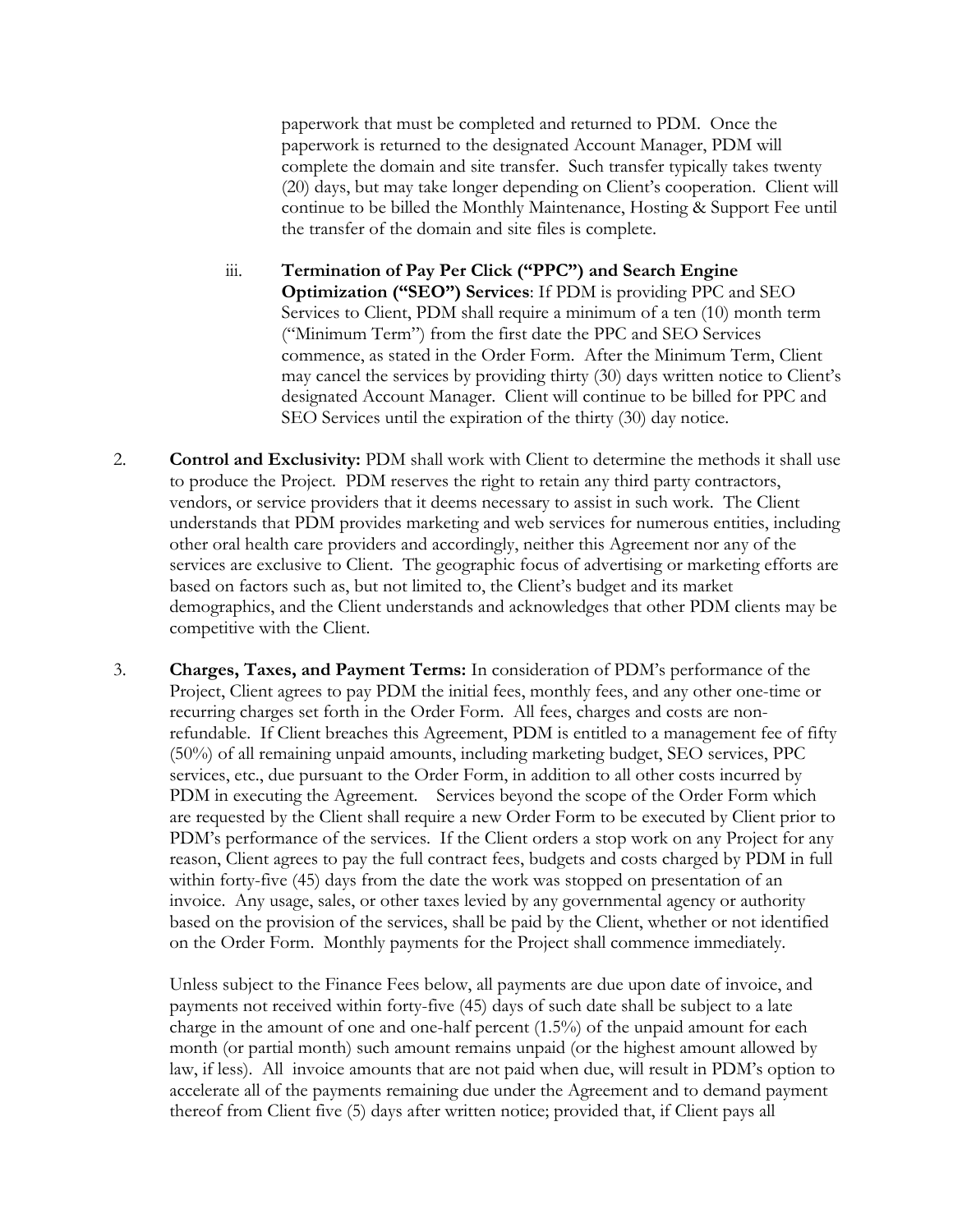previously invoiced amounts then due within said five (5) days, such acceleration shall be withdrawn.

- i. For any payment plan that exceeds three (3) months, Client agrees to pay the following "Finance Fees" to PDM:
	- (a) For a payment plan term of four  $(4)$  to six  $(6)$  months, the principle amount of the Order Form will incur a five percent (5%) Finance Fee, which will be in addition to the total shown on the Order Form;
	- (b) For a payment plan term of seven (7) or more months, the principle amount of the Order Form will incur an eight percent (8%) Finance Fee, which will be in addition to total shown on the Order Form; and,
	- (c) Finance Fees will be added to the total due on the Order Form and divided equally between the payment plan term the Client has selected.
- ii. Lump sum payments of the amount of the Order Form which are made by ACH or Check will receive a five percent (5%) discount.
- 4. **Additional Remedies for Breach:** If Client is in breach of this Agreement, whether through its failure to make payments due hereunder or otherwise, PDM shall be entitled, at its sole discretion, and in addition to any other remedies available to it hereunder, to discontinue and remove placement of Client's website and any advertisements, and such discontinuance shall not constitute a breach of the Agreement by PDM, nor shall it entitle Client to any set-off, reduction, or abatement of the payments due by Client to PDM hereunder, or to any delay in the timing of the payments which are due hereunder. If the website is removed for non-payment and the Client desires to have the site re-established by PDM, after payment of all past due amounts, Client shall pay a reactivation fee of Six Hundred Fifty Dollars (\$650.00), which amount must be paid prior to reactivation of the website.
- 5. **Client Responsibility:** Client shall have completed PDM's Questionnaire to the best of its ability; it being understood that the information provided by the responses to the Questionnaire are a critical part of the process of developing, designing, and building the website and creating any advertising. Further, Client agrees that it shall: (1) be responsive to calls and e-mails during the building and creating process; (2) attend a website review call; (3) review all finished materials; (4) approve content for marketing purposes; and (5) attend a marketing strategy call. PDM shall provide training to Client's staff with regard to all aspects of the Project including, but not limited to, the handling of calls and other inquiries generated by advertising and the website. Such initial training is included in the initial fee for the Project paid pursuant to the Order Form; provided that Client shall pay all of its own costs and expenses of attending such training. It is critical that the Client provide an adequate number of staff to attend such training in order to take full advantage of the Project. Additional training shall be made available from time to time thereafter during the term of the Agreement, in PDM's sole discretion, and may be offered remotely (via webcast or teleconference). In-person training or other training that is beyond the scope of that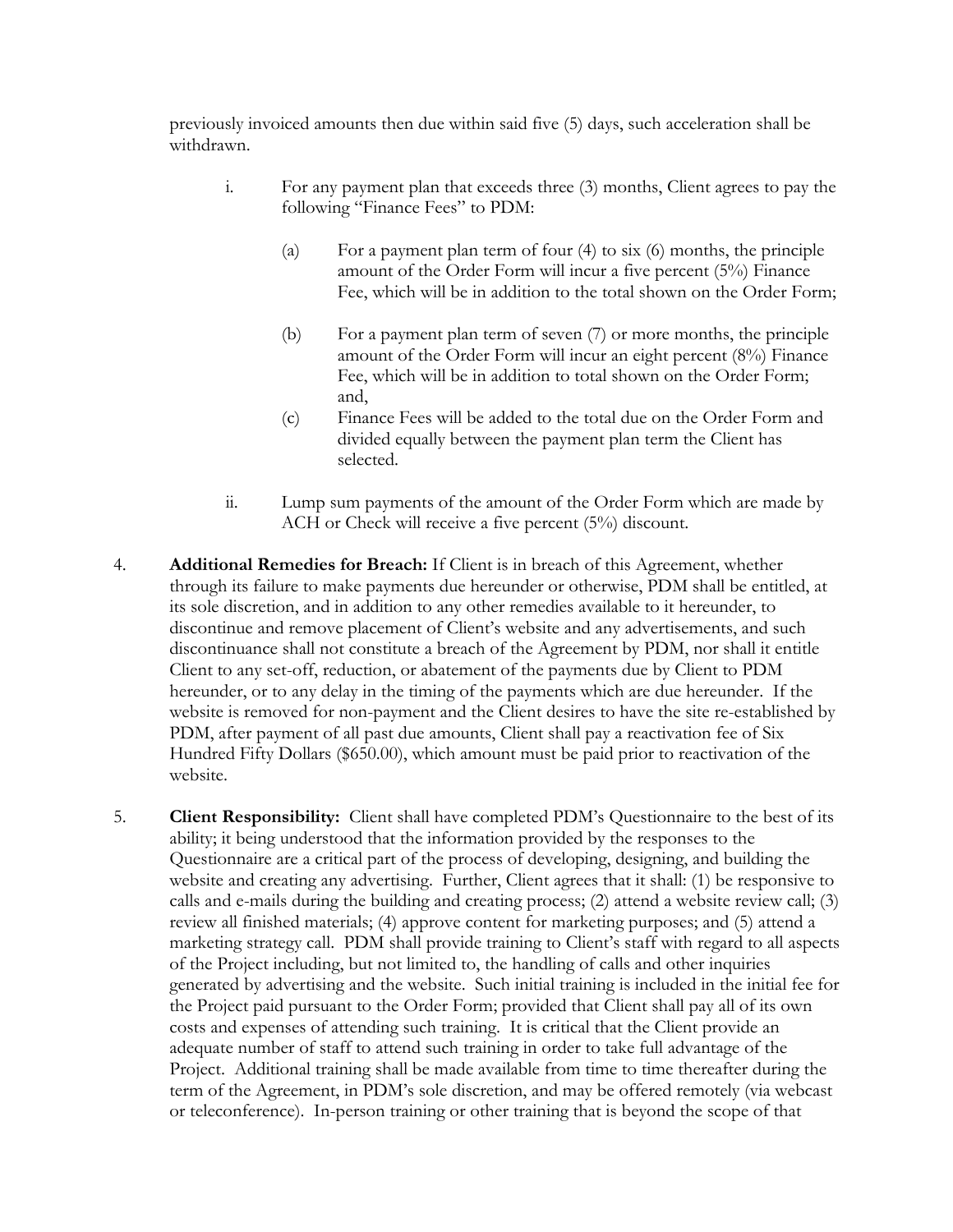offered to other clients shall be subject to additional charges. Training resources, such as online videos and certain written materials, are available free of charge either on request or on PDM's website.

- 6. **Client Representations for All Products and Services Offered by PDM:** Client makes the following representations and warranties for the benefit of PDM:
	- i. Client represents to PDM and unconditionally guarantees that any elements of text, graphics, photos, designs, trademarks, or other artwork furnished to PDM are owned by Client, or that Client has permission from the rightful owner to use each of these elements, and will hold harmless, protect, and defend PDM and its subcontractors, agents, employees, insurers, and assigns from any claim or suit arising from the use of such elements furnished by Client.
	- ii. Client guarantees any elements of text, graphics, photos, designs, trademarks, or other artwork provided to PDM for inclusion on the website above are owned by Client, or that Client has received permission from the rightful owner(s) to use each of the elements, and will hold harmless, protect, and defend PDM and its subcontractors from any liability or suit arising from the use of such elements.
	- iii. From time to time, governments enact laws and levy taxes and tariffs affecting Internet electronic commerce. Client agrees that the Client is solely responsible for complying with such laws, taxes, and tariffs, and will hold harmless, protect, and defend PDM and its subcontractors from any claim, suit, penalty, tax, or tariff arising from Client's exercise of Internet electronic commerce.
	- iv. Client represents that all licenses and certifications that Client is advertising are in good standing with the appropriate governing agencies and licensing boards.
- 7. **Website Content:** If the building and creating of a website is part of the Project, Client will have final approval of the content of any web pages. Client shall submit any artwork and copy that may be necessary to complete the work on the website as requested by PDM. If Client fails to supply PDM with artwork and copy that PDM deems necessary (or that the Client has specifically requested to be included) to complete its work on the website, PDM may at its option do one or all of the following: (1) create a website for the Client or, if that isn't practical or desirable in PDM's sole discretion, (2) declare the Client in breach of this Agreement; and unless such breach is promptly remedied, further declare that full payment of all amounts then due or that shall become due thereafter under the Agreement is immediately due and owing.
- 8. **Website Hosting:** During the term of the Agreement, and unless the Client elects to host the website on its own servers, the website will be hosted on the server of PDM's choosing, and may be changed at any time at PDM's sole discretion.
- 9. **Domain:** As may be required pursuant to the Order Form, PDM shall obtain a domain name (URL) for the Client if the Client does not already have one and the Client shall pay for same at the time of acquisition, as well as any ongoing registration fees. The Client retains ownership of the URL at all times. As part of the Project, PDM will manage the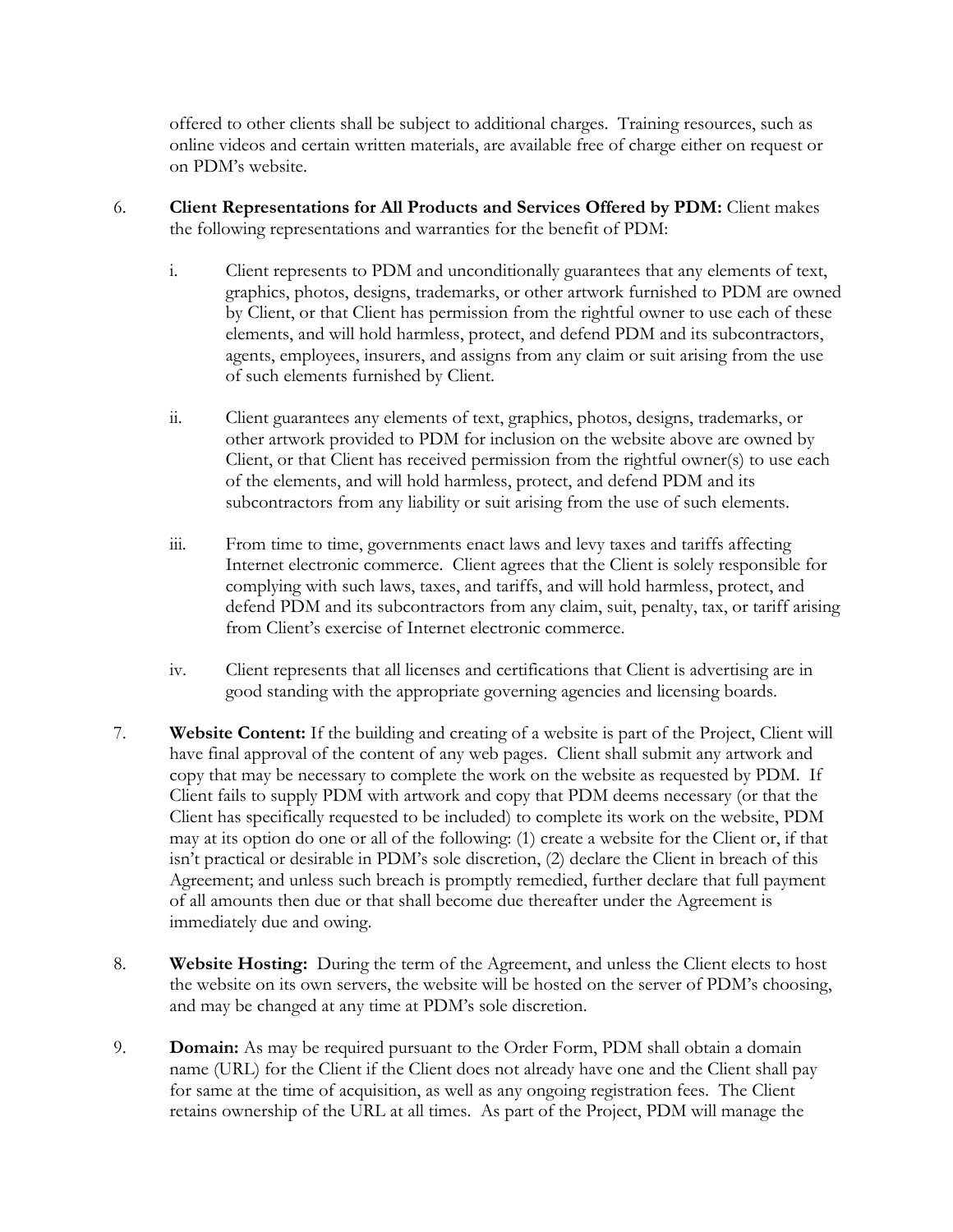domain registration on the Client's behalf. If, however, Client retains control of the domain, Client represents that all changes requested by PDM will be fulfilled within thirty (30) days from the date of PDM's request. If Client fails to fulfill PDM's request within thirty (30) days, PDM shall have the right to take Client's website offline. Client will be subject to a \$650.00 reactivation fee to put the website back online.

- 10. **Substantial Completion:** PDM will notify the Client at substantial completion of the website, which means that the website is nearly complete and ready to launch. The Client will then have thirty (30) calendar days from the date of such notice to request further changes. After said thirty (30) days, the website shall be considered complete and any further changes based on the Client's requests after such time will be billed at One Hundred Twenty Dollars (\$120.00) per hour for any PDM personnel involved in such work with a .33 hour increment minimum, or at PDM's then prevailing rates, if different whichever is higher. Changes can be sent via e-mail but shall require a confirmation e-mail for validation. All such change requests may be sent to: changes@progressivedental.com.
- 11. **Copyright Notice; Right Upon Termination:** Copyright to the finished website produced by PDM will be owned by PDM; provided, however, upon termination or expiration of this Agreement, and as long as the Client has paid all sums due to PDM as of such date, the Client will be assigned all necessary rights to use the website content for their own purposes, except that rights to licensed works, including photos, graphics, source code, work-up files, and computer programs, which have not previously been transferred to the Client, will remain the property of their respective owners. To the extent the Client's use of such property is restricted by the owner or subject to a license fee, transfer, or other charge, such arrangements and costs shall be the Client's responsibility. Subject to the foregoing, Client may transfer the site to another server, provided that such server is compatible. PDM is not responsible for site functionality or performance during a transfer or after a transfer has been completed. PDM reserves the right to display graphics used for the Client as examples of their work in their respective portfolios, including on PDM's website. Client agrees to allow PDM to use their testimonial statements for promotional purposes. All Web Design Projects will contain a copyright/legal statement with a link to PDM's website.
- 12. **Video Services:** If the creation and production of video(s) is part of the Project, PDM will produce and create video(s) for airing on media outlets and/or the Client's website, as detailed in the Order Form. In addition to the cooperation obligations set forth in this Agreement, Client shall provide a location for the video and participants for the video and shall participate timely in the video shoot. Client shall provide more than forty-eight (48) hours notice to reschedule a video shoot. If less than forty-eight (48) hours notice of rescheduling is provided, then Client agrees to pay a \$500 rescheduling fee and agrees to pay all non-refundable travel expenses PDM incurs as a result of the cancellation. Client acknowledges that once the video is delivered, Client has the right to use the video in the normal course of business, but has no right to alter the video in any way without the written consent of PDM. Client will promptly schedule the video shoot. Upon completion of each video, Client will be provided the opportunity to review the video. Client shall have five (5) business days to provide PDM with a list of suggested changes. Written notice of approval or a written list of changes must be submitted by electronic mail (e-mail) to changes@progressivedental.com. If Client fails to submit a written notice of approval or a written list of changes within five (5) days, Client waives its right to have the video edited,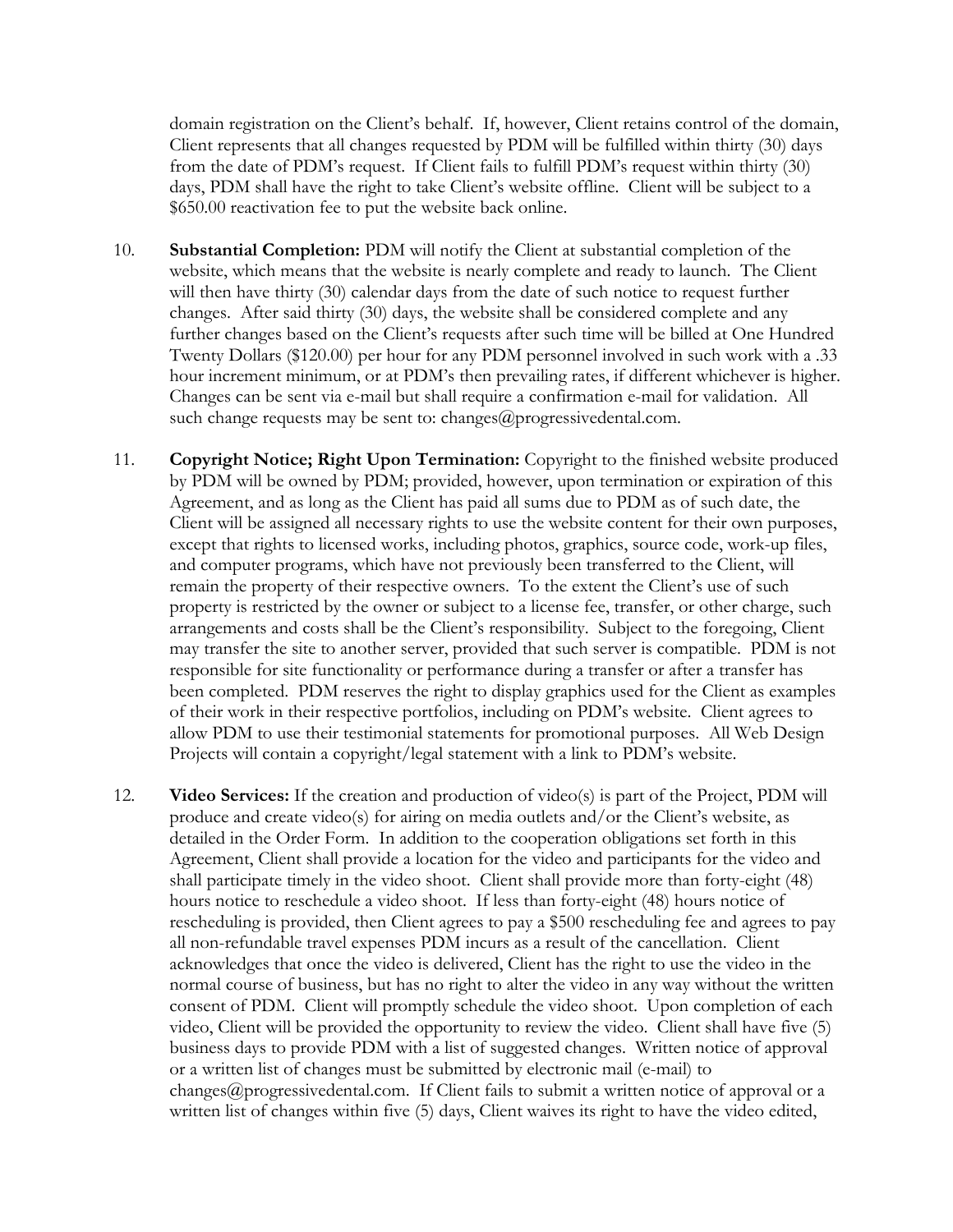and Client's acceptance of the video will be assumed. PDM is not obligated to proceed with launching the video until it receives written approval. Upon receipt of any changes, PDM will undertake to make all changes which are reasonably necessary. Changes beyond the scope of the Order Form shall require a Change Order and may result in an additional fee paid to PDM.

- 13. **SEO Services:** If the Project includes Search Engine Optimization ("SEO Services"), PDM agrees to provide Client with SEO Services as described in this Agreement. PDM is authorized to use the specific keywords and/or phrases provided by Client for development, improving the ranking of, and/or positioning the contents of the Client's URL(s) in search engines and/or directories. SEO Services are intended to provide the Client with preferential positioning in selected search engines and report results on an ongoing and timely basis. SEO Services may include the following:
	- i. Research keywords and phrases to select appropriate and relevant search terms.
	- ii. Submit Client's pages to search engines and directories as set forth in this Agreement.
	- iii. Modify the title tags, meta tags, content, HTML code, URLs, and other on-page factors.
	- iv. Create positioning reports showing rankings in the major search engines by keyword search.

14. **Client Responsibilities for SEO:** For the purposes of providing these services, Client agrees:

- i. To provide PDM with FTP access to its websites for uploading new pages, and making changes for the purpose of SEO Services optimization or provide approval for such changes to go through a third party.
- ii. To authorize PDM's use of all Client's logos, trademarks, website images, etc., for use in creating informational pages and any other uses as deemed necessary by PDM for each engine positioning and optimization.
- iii. That if Client's website(s) is deficient in textual content, Client will provide additional relevant text content in electronic format for the purpose of creating additional web pages.
- 15. **Search Engines:** Selected search engine submissions may include: Google, Yahoo, Bing, AOL, and Ask.
- 16. **Client Acknowledgments for SEO Services:** Client understands, acknowledges, and agrees that:
	- i. PDM has no control over the policies of search engines or directories with respect to the type of sites and/or content that they accept now or in the future. Client's web site(s) may be excluded from any search engine or directory at any time at the sole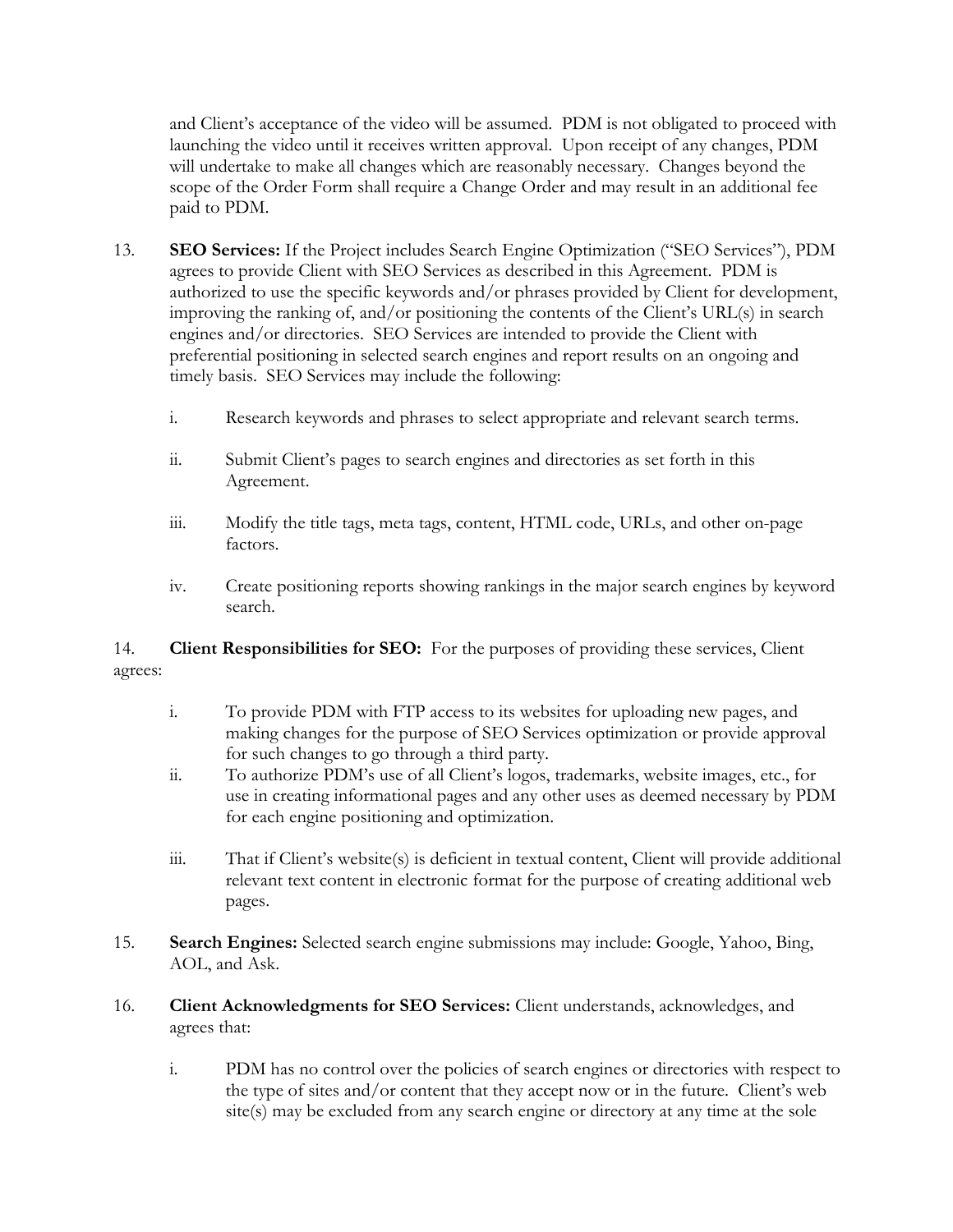discretion of the search engine or directory entity. PDM will resubmit those pages that have been dropped.

- ii. Some search engines and directories may take as long as two (2) to four (4) months, and in some cases longer, after submission to list Client's website(s). Occasionally, search engines and directories will stop accepting submissions for an indefinite period of time. Occasionally, search engines and directories will drop listings for no apparent or predictable reason. Often, listings will "reappear" without any additional submissions. Should the listing not reappear, PDM will re-submit the website(s) based on the current policies of the search engine or directory in question.
- iii. Some search engines and directories offer expedited listing services for a fee. PDM encourages Client to take advantage of these expedited services. Client is responsible for all expedited service fees.
- 17. **Pay Per Click Services ("PPC"):** Landing page content for your PPC campaign will be copied directly from your website. You are solely responsible for the content on your website, chosen keywords and phrases, compliance with all laws, regulations, licensing, and ethical requirements associated with your industry or profession, and use of the PPC Service under this Agreement. You will immediately provide PDM with written notification of any non-compliance or restrictions related to, or which may impact, the PPC Services.

All components of the PPC Service are subject to the continued availability of the applicable programs and features from each search engine and their related sites. The search algorithms, rules, and guidelines of each search engine are subject to change. PDM will attempt to comply with all changes to the search engine rules and guidelines, but PDM does not guarantee paid placement results and specific results, and placement in each case will vary. Enhanced rankings or paid positioning may not be available or achieved for all search engines at all times, depending on, among other things, the competition and bidding for selected keywords, the budget selected by the Client for competitive bidding for paid placement, the content of the Client's website, and other factors beyond the reasonable control of PDM.

If you choose to grant PDM access to your site for implementation of tagging, coding, or content enhancement, you grant PDM a limited nonexclusive license to access the site (using login information you provide, as necessary) and to download from or upload to your site and publish on the site or Internet, in whole or in part, HTML, or other electronic files or data necessary for such implementation. PDM shall not be responsible for any defects in your site or its content or for any unintentional errors in such implementation. PDM also reserves the right to control the look and feel of your PPC landing pages which may differ slightly from the overall theme of your website. PDM is not responsible for changes made to Client's website(s) by other parties that adversely affect the search engine or directory rankings of Client's website(s).

18. **Client's Website:** Unless Client's website is designed and provided by PDM as a part of the Project, Client hereby acknowledges that PDM is not responsible for the development, maintenance, and operation of the Client's website(s), nor for any content or other materials that appear on, and all visits to, the Client's website(s), nor is PDM responsible for order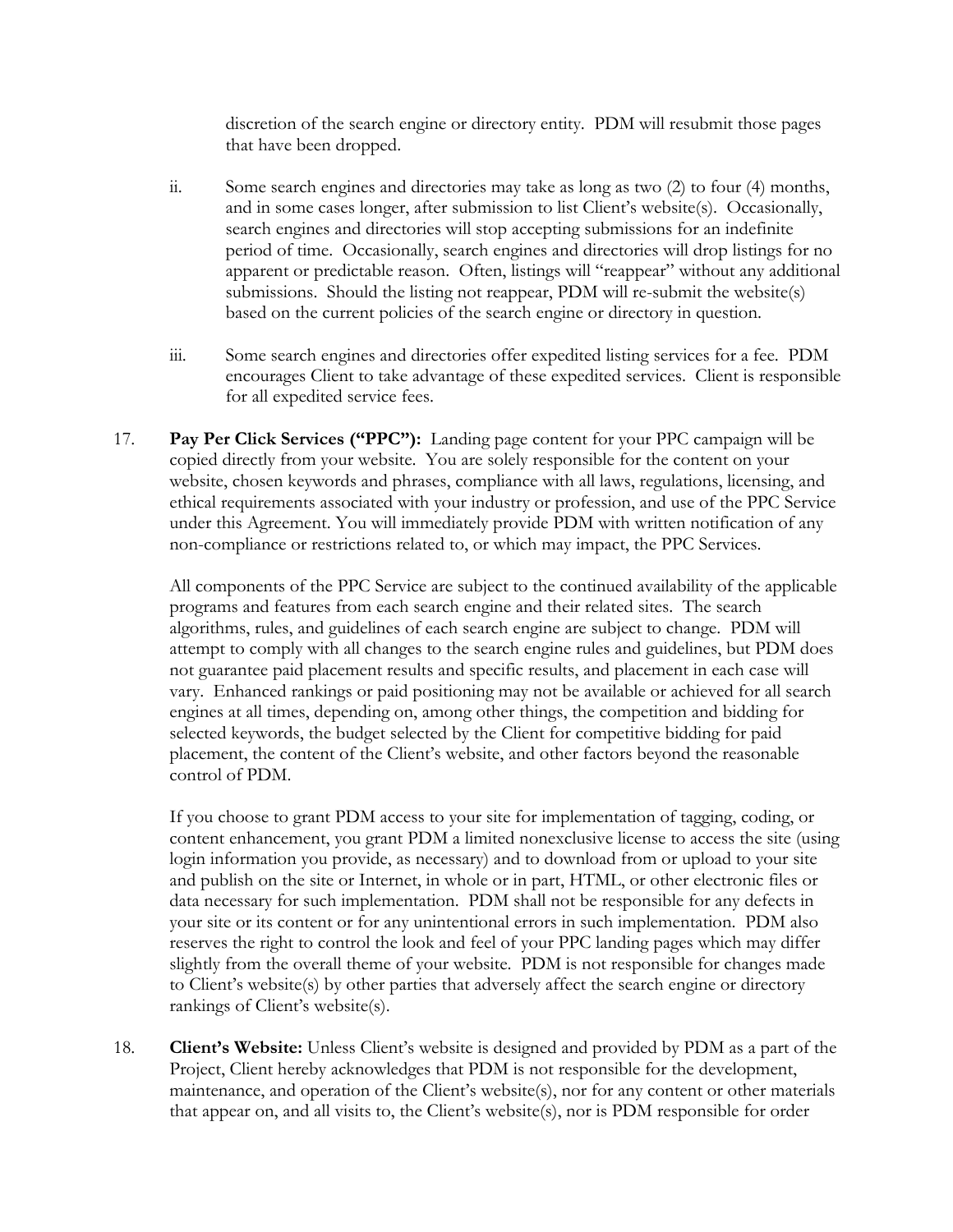entry, payment processing, shipping, cancellations, returns, or customer service concerning orders placed on Client's website(s). Client further warrants that it will not add to or place upon its site any PDM owned or licensed content, including but not limited to any PDM search listings, except pursuant to a separate and signed affiliate agreement with PDM.

- 19. **Confidentiality:** The parties agree to hold each other's Proprietary or Confidential Information in strict confidence. "Proprietary or Confidential Information" shall include, but is not limited to, written or oral contracts, trade secrets, know-how, business methods, business policies, memoranda, reports, records, computer retained information, notes, or financial information. Proprietary or Confidential Information shall not include any information which: (1) is or becomes generally known to the public by any means other than a breach of the obligations of the receiving party; (2) was previously known to the receiving party or rightly received by the receiving party from a third party; (3) is independently developed by the receiving party; or (4) is subject to disclosure under court order or other lawful process. The parties agree not to make each other's Proprietary or Confidential Information available in any form to any third party or to use each other's Proprietary or Confidential Information for any purpose other than as specified in this Agreement. Each party's Proprietary or Confidential Information shall remain the sole and exclusive property of that party. The parties agree that in the event of use or disclosure by the other party other than as specifically provided for in this Agreement, the non-disclosing party may be entitled to equitable relief. Notwithstanding termination or expiration of this Agreement, PDM and Client acknowledge and agree that their obligations of confidentiality with respect to Propriety or Confidential Information shall continue in effect for a total period of three (3) years from the termination of this Agreement.
- 20. **Non-solicitation of PDM's Staff:** Client hereby agrees that during the term of this Agreement and for a period of two (2) years following the termination of this Agreement, whether the termination shall be voluntary or involuntary, with or without cause, or whether the termination is solely due to the expiration of this Agreement, Client will not hire or attempt to hire any employee of PDM or otherwise encourage or attempt to encourage any employee or independent contractor of PDM to leave PDM.
- 21. **Non-Disparagement of PDM:** Client hereby agrees that during the term of this Agreement and following the termination of this Agreement, whether the termination shall be voluntary or involuntary, with or without cause, or whether the termination is solely due to the expiration of the term of this Agreement, that Client will not disparage, denigrate, or comment negatively upon PDM or any of PDM's directors, management team, officers, or clients, either orally, in writing, electronically, by the use of social media, or in any other manner whatsoever, to any person or entity.
- 22. **Indemnity and Limitation of Liability:** Client agrees to defend, indemnify, and hold PDM, its officers, directors, employees, agents, and successors harmless from and against any and all claims, suits, expenses, costs, losses, and liability including attorneys' fees that relate to, or arise from, (1) Client's use of the website, (2) any content and materials provided by the Client, and (3) a breach of this Agreement by Client, and (4) compliance with applicable laws, including Health Insurance Portability and Accountability Act of 1996 (HIPAA), as further described in Section 23 below. If the Client's website is hosted by PDM, the Client understands and agrees that PDM is not liable to the Client or any third party for the consequences of any outages not directly caused by the negligence of PDM. If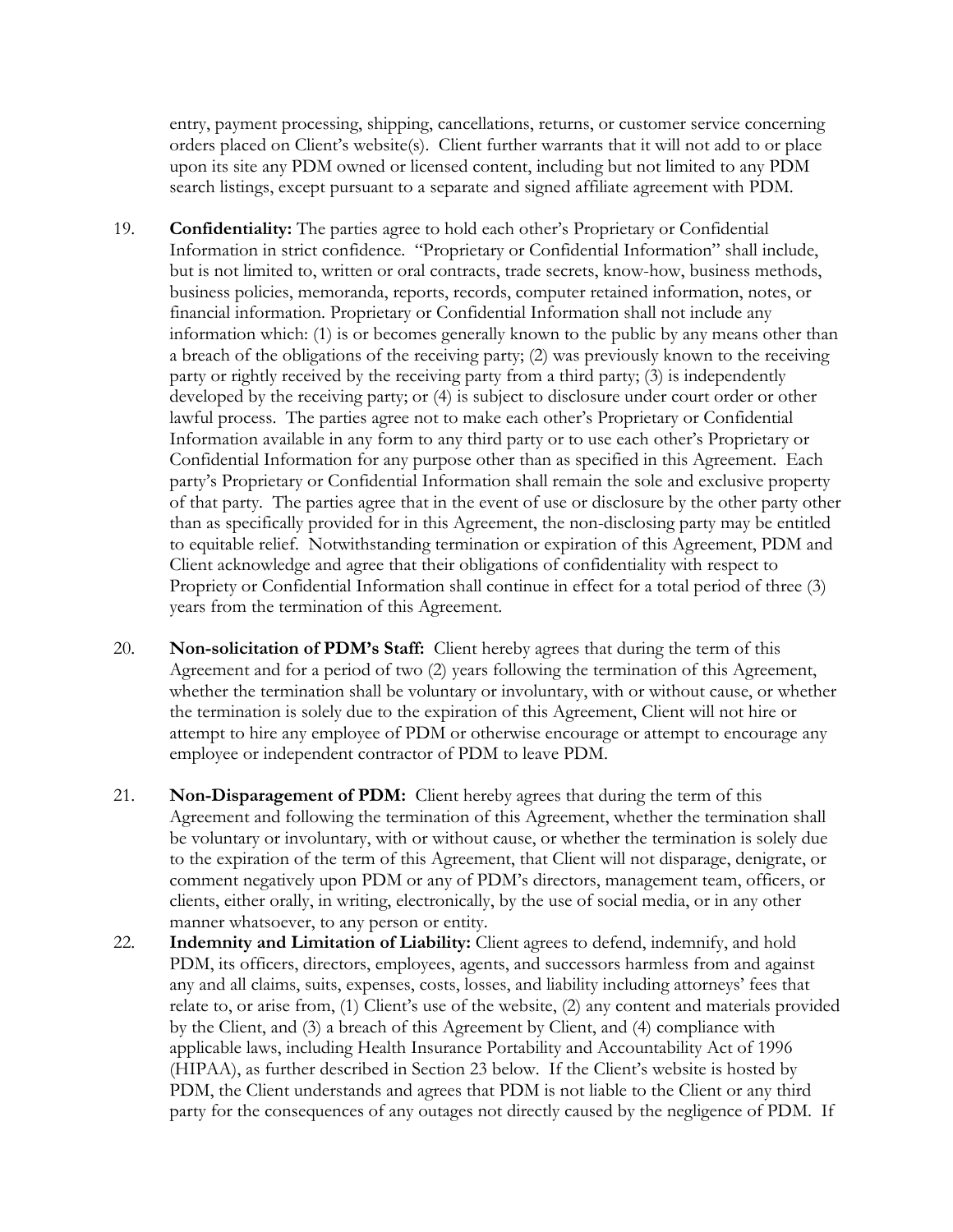an Internet outage should occur, the extent of PDM's liability shall be limited to a credit of the pro-rated portion of the actual cost charged to the Client by PDM for hosting, and only if the actual time of an outage exceeds twenty-four (24) consecutive hours. PDM provides no support and shall have no liability whatsoever for outages or other problems arising from website hosting by any third party or by Client.

IN NO CASE SHALL PDM, ITS AGENTS, ASSIGNS, EMPLOYEES, CONTRACTORS, OR REPRESENTATIVES BE LIABLE FOR ANY INCIDENTAL, CONSEQUENTIAL, OR INDIRECT DAMAGES SUFFERED BY CLIENT, INCLUDING, WITHOUT LIMITATION, LOSS OF REVENUE, AND REGARDLESS OF THE CAUSE AND REGARDLESS OF WHETHER PDM WAS ADVISED OF THE POSSIBILITY OF SUCH DAMAGES.

In any case where PDM is held to be liable, its aggregate liability to Client for any and all claims shall be limited to the monthly fee for products and services paid to PDM by Client in the six (6) months preceding the incident(s) giving rise to the Claim(s).

- 23. **HIPAA Warranty:** In addition to, and without in any way limiting any other warranty or representation made by Client herein, Client warrants and represents that the existence, content, and operation of its website are in compliance with the provisions of HIPAA, and in particular, the HIPAA Privacy Rule (45 CFR Part 160 and Subpart A and E of Part 164). Accordingly, Client specifically warrants that it does not and shall not disclose "protected health information" (as that term is defined by HIPAA) of any person, except as may be expressly permitted in accordance with the provisions of HIPAA, whether on its website or otherwise.
- 24. **Grant of Rights:** Throughout the term of this Agreement, Client hereby grants to PDM a non-exclusive, transferrable, worldwide royalty-free right to store, use, reproduce, modify, edit, and display all Client's content supplied by Client hereunder or created under this Agreement for PDM's use in connection with creating Client's website video, and other products and services being provided to Client as stated in the Order Form.
- 25. **Disclaimer of All Warranties:** PDM DOES NOT WARRANT THAT THE SEO SERVICES AND PPC SERVICES WILL MEET THE CERTAIN EXPECTATIONS OR REQUIREMENTS. EXCEPT AS OTHERWISE SPECIFIED IN THIS AGREEMENT, PDM PROVIDES ITS PRODUCTS AND SERVICES "AS IS" AND WITHOUT WARRANTY OF ANY KIND. THE PARTIES AGREE THAT (1) THE LIMITED WARRANTIES SET FORTH IN THIS AGREEMENT ARE THE SOLE AND EXCLUSIVE WARRANTIES PROVIDED BY EACH PARTY, AND (2) EACH PARTY DISCLAIMS ALL OTHER WARRANTIES, EXPRESS OR IMPLIED, INCLUDING BUT NOT LIMITED TO, THE IMPLIED WARRANTIES OF MERCHANTABILITY AND FITNESS FOR A PARTICULAR PURPOSE, RELATING TO THIS AGREEMENT, PERFORMANCE, OR INABILITY TO PERFORM UNDER THIS AGREEMENT.
- 26. **Force Majeure :** Neither party will be liable for, or will be considered to be in breach of, or in default under this Agreement on account of, any delay or failure to perform as required by this Agreement as a result of any causes or conditions that are beyond such party's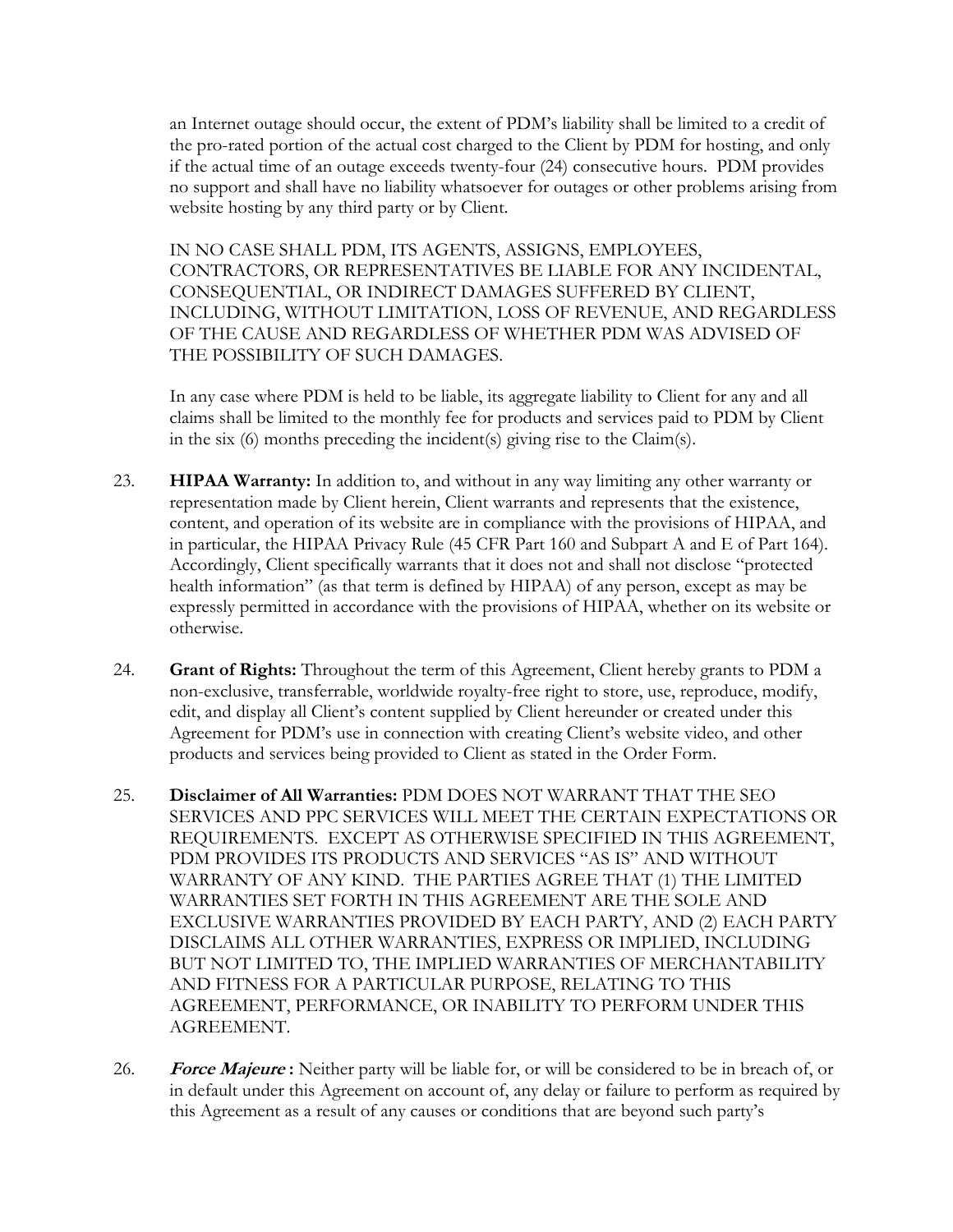reasonable control, and that such party is unable to overcome through the exercise of commercially reasonable diligence. If any *force majeure* event occurs, the affected party will give prompt written notice to the other party and will use commercially reasonable efforts to minimize the impact of the event.

- 27. **Advertising Agency or Other Client Representative:** If this Agreement is signed by an advertising agency instead of the Client, then the advertising agency shall be deemed to have executed this Agreement both as principal and as agent for the Client receiving the benefits of the products and services provided pursuant to the Order Form Payment to the advertising agency by the Client shall not constitute payment of any amount owed under this Agreement to PDM, unless such sums are actually remitted to PDM. If this Agreement is signed on behalf of a Client by an agent or representative of the Client in his or her agency or representative capacity, the signature shall be construed as agent or representative as well as individual. In any case where an advertising agency or any other third party agent or representative of the Client executes the Order Form, PDM shall be entitled to rely on the representations made by such agent or representative that such agent or representative has actual authority to execute and enter into this Agreement on behalf of the Client.
- 28. **Notices:** Any notice required or permitted to be given hereunder shall be sufficient if delivered by e-mail. If notice is required to be provided by Client, Client shall provide such notice by e-mail to its designated Account Manager. If notice is required to be provided by PDM, PDM shall provide notice to Client's e-mail address that is used by PDM to communicate about the Project.
- 29. **Ownership of Non-Client Property:** Title and full ownership rights in and to the Project, together with any and all ideas, concepts, campaign optimizations, computer programs, and other technology supporting or otherwise relating to PDM's operation of the PDM network, and website(s) (collectively, the "PDM Materials"), shall remain at all times solely with PDM and/or with the respective outsourced service provider or author. Client acknowledges that it has not acquired any ownership interest in the PDM Materials and will not acquire any ownership interest in the PDM Materials by reason of this Agreement.
- 30. **Assignability:** Client may not assign this Agreement or the rights and obligations thereunder to any third party without the prior express written consent of PDM. PDM reserves the right to assign subcontractors as needed to this Project to ensure on-time completion.
- 31. **Agreement Binding on Successors:** The provisions of the Agreement shall be binding upon and shall inure to the benefit of the Parties hereto; their heirs, administrators, successors, and assigns.
- 32. **Governing Law; Venue; Jury Waiver; Attorneys' Fees:** This Agreement shall be governed by and interpreted in accordance with Florida law, which shall prevail in the event of any conflict of law with the laws of another state. It is specifically understood that in the event of any suit or action brought by either party against the other that is in any way related to this Agreement, venue shall be in the state courts located in Hillsborough County, Florida; and Client specifically acknowledges and understands that they are waiving their right to claim that such venue is inconvenient or inappropriate or to raise any other objection to